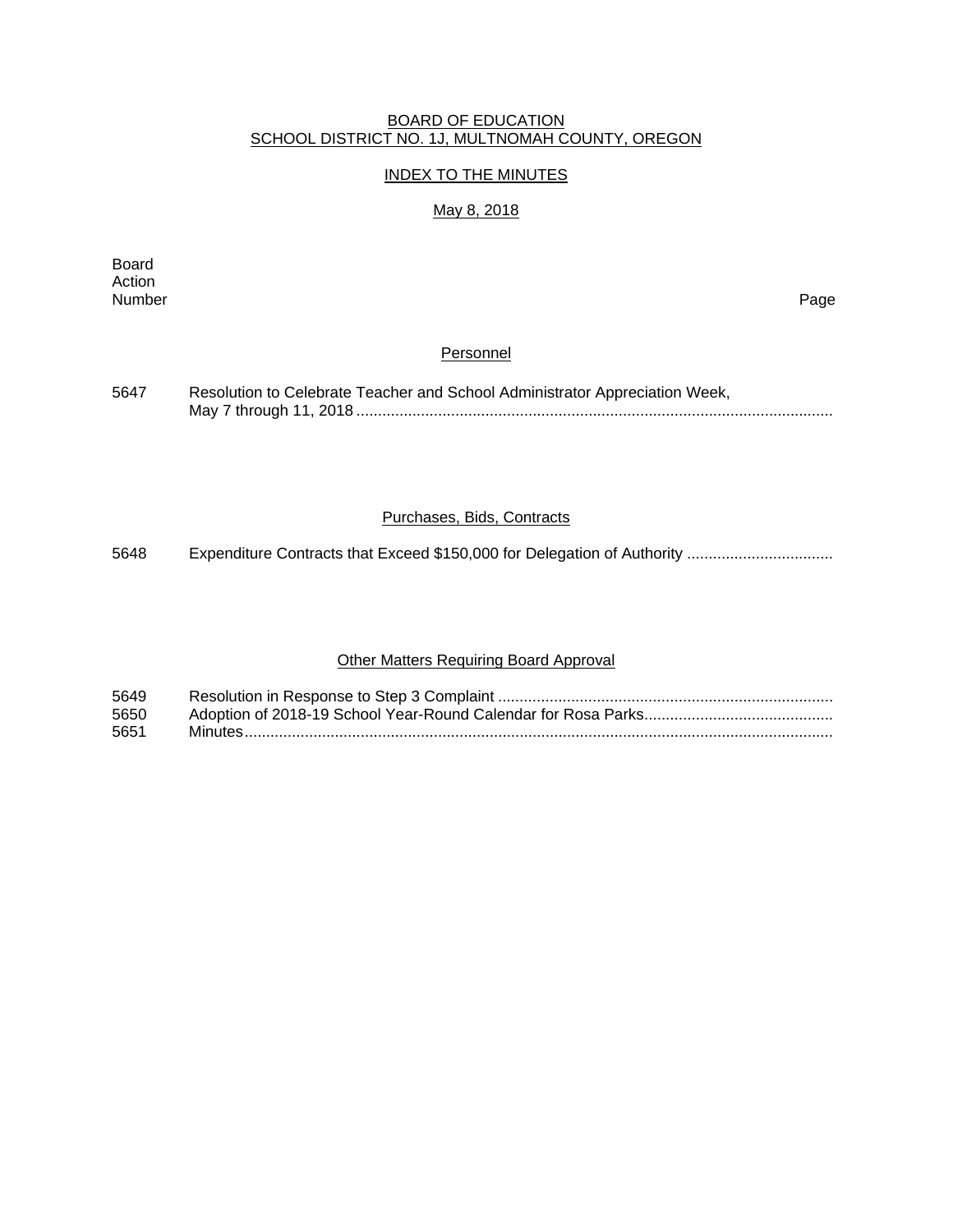## **Personnel**

The Superintendent RECOMMENDED adoption of the following item:

## Number 5647

During the Committee of the Whole, Director Esparza Brown moved and Director Bailey seconded the motion to adopt the above numbered item. The motion was put to a voice vote and passed unanimously (7-yes, 0-no), with Student Representative Tran voting yes, unofficial.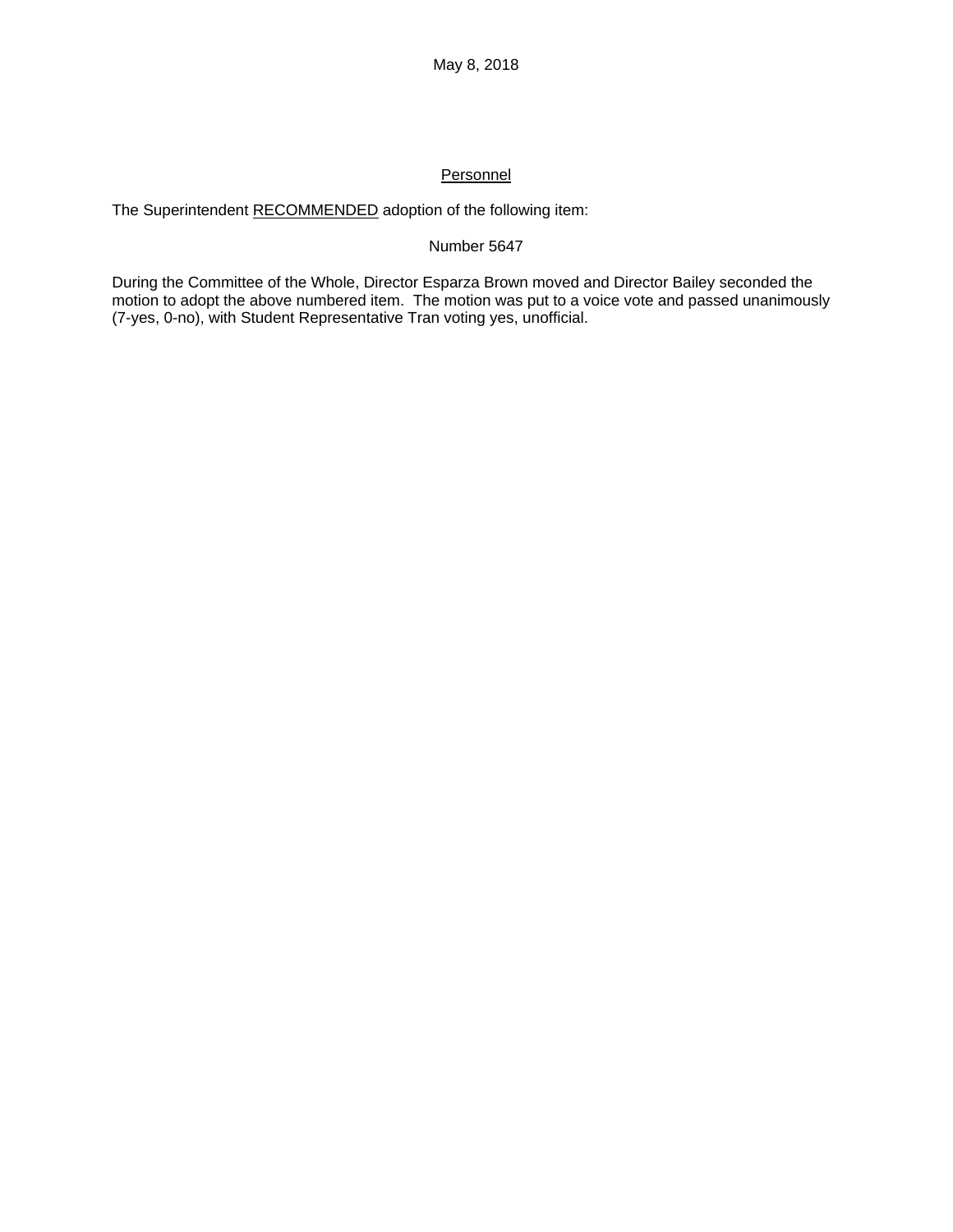#### May 8, 2018

#### **RESOLUTION No. 5647**

#### Resolution to Celebrate Teacher and School Administrator Appreciation Week May 7 through 11, 2018

#### **RECITALS**

- A. Over 3,700 Portland Public Schools administrators, teachers and professional educators, through their expertise and passion, prepare the nearly 50,000 students in Portland Public Schools to succeed in college and career and to become responsible members of our community.
- B. The Board of Education acknowledges the daily work of our administrators and teachers and their commitment to excellence in education for all students of Portland Public Schools.
- C. Every day, PPS administrators and teachers challenge students through engaging and rigorous curriculum and instruction that are relevant to their lives, spark their interests and help them to reach their full potential.
- D. Every day, administrators and teachers build relationships with students and families to develop teamwork and collaboration that supports active, engaged learners in school and at home.
- E. Every day, administrators and teachers collaborate with colleagues to strengthen their teaching practices, to identify and serve each student's individual learning styles and needs.
- F. Every day, administrators and teachers reach outside the classroom to build relationships with community partners that create vibrant and productive learning environments.

## **RESOLUTION**

The Portland Board of Education declares May 7 through 11, 2018 Teacher and School Administrator Appreciation Week in recognition and appreciation of their dedicated efforts to ensure the success of students in Portland Public Schools.

*K. Rogers*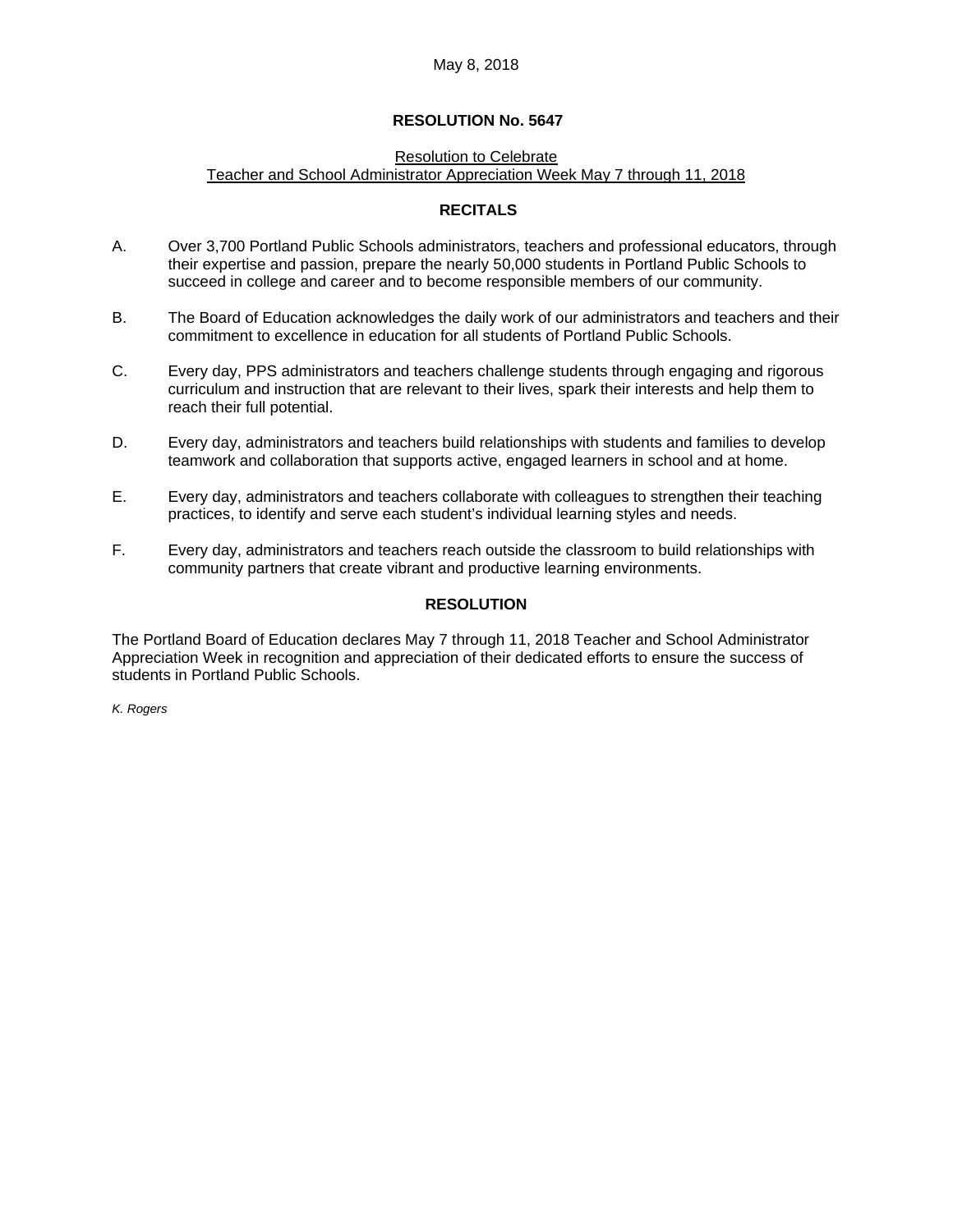## Purchases, Bids, Contracts

The Superintendent RECOMMENDED adoption of the following item:

## Number 5648

Director Bailey moved and Director Esparza Brown seconded the motion to adopt the above numbered item. The motion was put to a voice vote and passed unanimously (7-yes, 0-no), with Student Representative Tran voting yes, unofficial.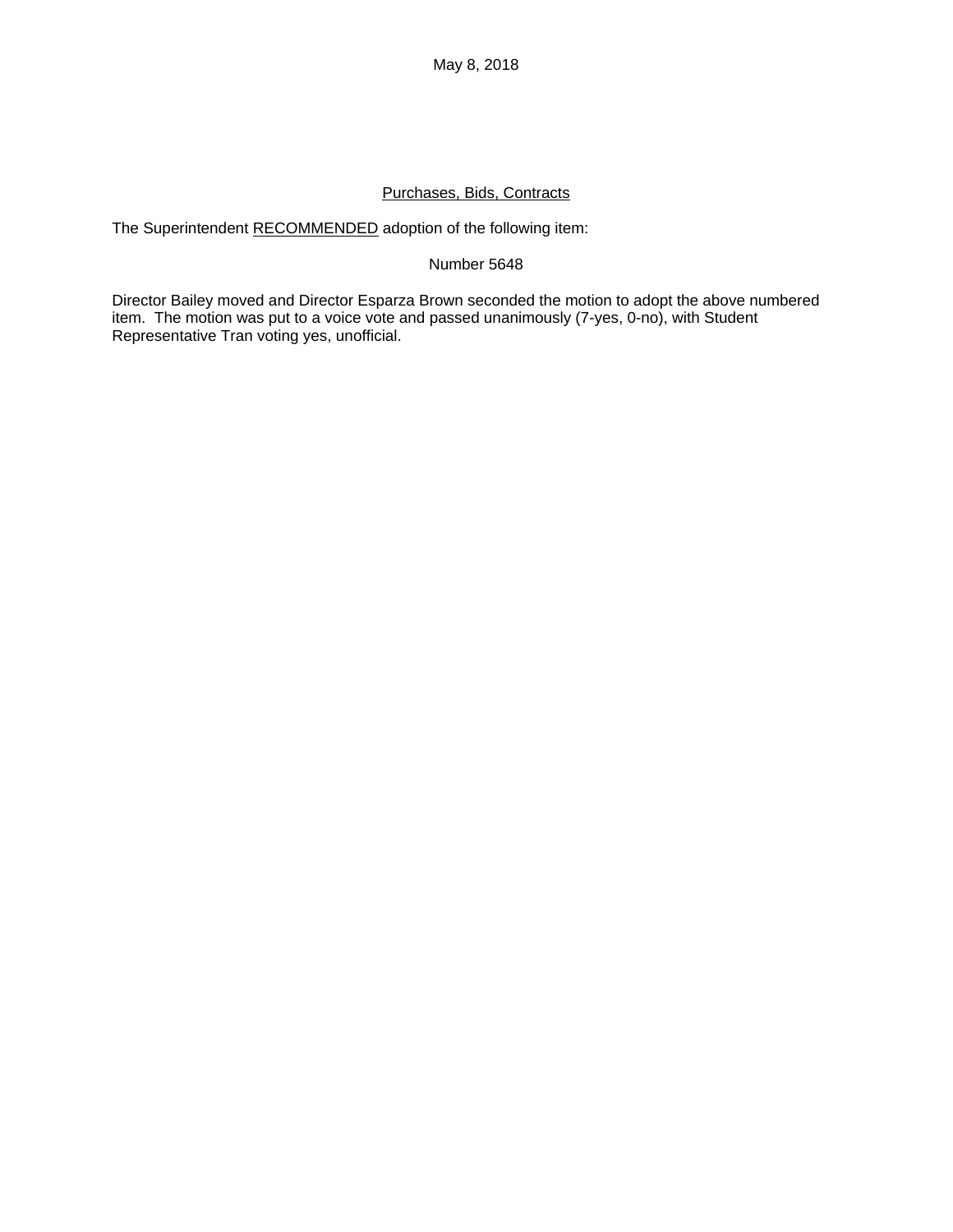## **RESOLUTION No. 5648**

#### Expenditure Contracts that Exceed \$150,000 for Delegation of Authority

## **RECITAL**

Portland Public Schools ("District") Public Contracting Rules PPS-45-0200 ("Authority to Approve District Contracts; Delegation of Authority to Superintendent") requires the Board of Education ("Board") enter into contracts and approve payment for products, materials, supplies, capital outlay, equipment, and services whenever the total amount exceeds \$150,000 per contract, excepting settlement or real property agreements. Contracts meeting this criterion are listed below.

## **RESOLUTION**

The Superintendent recommends that the Board approve these contracts. The Board accepts this recommendation and by this resolution authorizes the Deputy Clerk to enter into the following agreements.

| <b>Contractor</b>         | Contract<br>Term                                                        | <b>Contract Type</b>                  | <b>Description of Services</b>                                                                                                                                                                                                                                           | Contract<br>Amount                                     | Responsible<br>Administrator,<br><b>Funding Source</b> |
|---------------------------|-------------------------------------------------------------------------|---------------------------------------|--------------------------------------------------------------------------------------------------------------------------------------------------------------------------------------------------------------------------------------------------------------------------|--------------------------------------------------------|--------------------------------------------------------|
| Stoner Electric, Inc.     | 5/9/18<br>through<br>10/31/18                                           | Construction                          | Full school wireless services at<br>Woodstock, Astor, Forest Park,<br>Cesar Chavez, and Glencoe.<br>ITB-C 2018-2366                                                                                                                                                      | \$184,391                                              | S. Soden                                               |
|                           |                                                                         | C 66188                               |                                                                                                                                                                                                                                                                          |                                                        | <b>Fund 205</b><br>Dept. Varies<br>Grant G1591         |
| <b>Flooring Solutions</b> | 7/1/18<br>through<br>9/30/18                                            | Cooperative<br>Agreement<br>COA 66062 | Provide vinyl tile, sheet vinyl,<br>and carpet flooring installation<br>services at Jefferson,<br>Chapman, Vernon and<br>Beaumont.                                                                                                                                       | \$450,000                                              | D. Jung<br><b>Funding Source:</b><br>Varies            |
|                           |                                                                         |                                       | <b>Administering Contracting</b><br>Agency: National Joint Powers<br>Association (NJPA)                                                                                                                                                                                  |                                                        |                                                        |
| 2KG Contractors, Inc.     | 5/30/18<br>through<br>3/29/19                                           | Construction<br>C 66228               | Seismic upgrades, ADA<br>compliance, and fire sprinkler<br>suppression at Lewis.<br>ITB-C 2018-2395                                                                                                                                                                      | \$2,920,000                                            | D. Jung<br><b>Funding Source:</b><br>Varies            |
| Origami Risk LLC          | 5/9/18<br>through<br>5/8/21<br>Option to<br>renew<br>through<br>9/25/25 | Cooperative<br>Agreement<br>COA 65640 | Risk Management Information<br>System (RMIS). Software<br>platform combines claims and<br>safety audits, including those<br>for environmental health and<br>safety, for risk analysis and<br>management.<br><b>Administering Contracting</b><br>Agency: Multnomah County | Original Term:<br>\$223,690<br>Full Term:<br>\$530,000 | L. Large<br><b>Fund 101</b><br>Dept. 5540 and 5595     |
| Sprinturf                 | <b>TBD</b>                                                              | Construction<br>C                     | Artificial turf replacement at<br>Cleveland High School.<br>ITB-C 2018-2399                                                                                                                                                                                              | \$656,587                                              | S. Soden<br><b>Funding Source:</b><br>Varies           |

#### **NEW CONTRACTS**

\* Contract is in negotiation and not finalized at this time. Staff seeks advanced authorization for this contract pursuant to the Purchasing & Contracting Delegation of Authority Administrative Directive, 8.50.105-AD, Section X(4): "The District may seek an 'advanced authorization' from the PPS Board of Education for any contract upon the approval of the Director of Purchasing & Contracting. The cost of the contract shall be a 'Not to Exceed' amount. Once the Board has approved it, no further authorization for the contract is required, providing the contract value remains at or below the 'Not to Exceed' amount."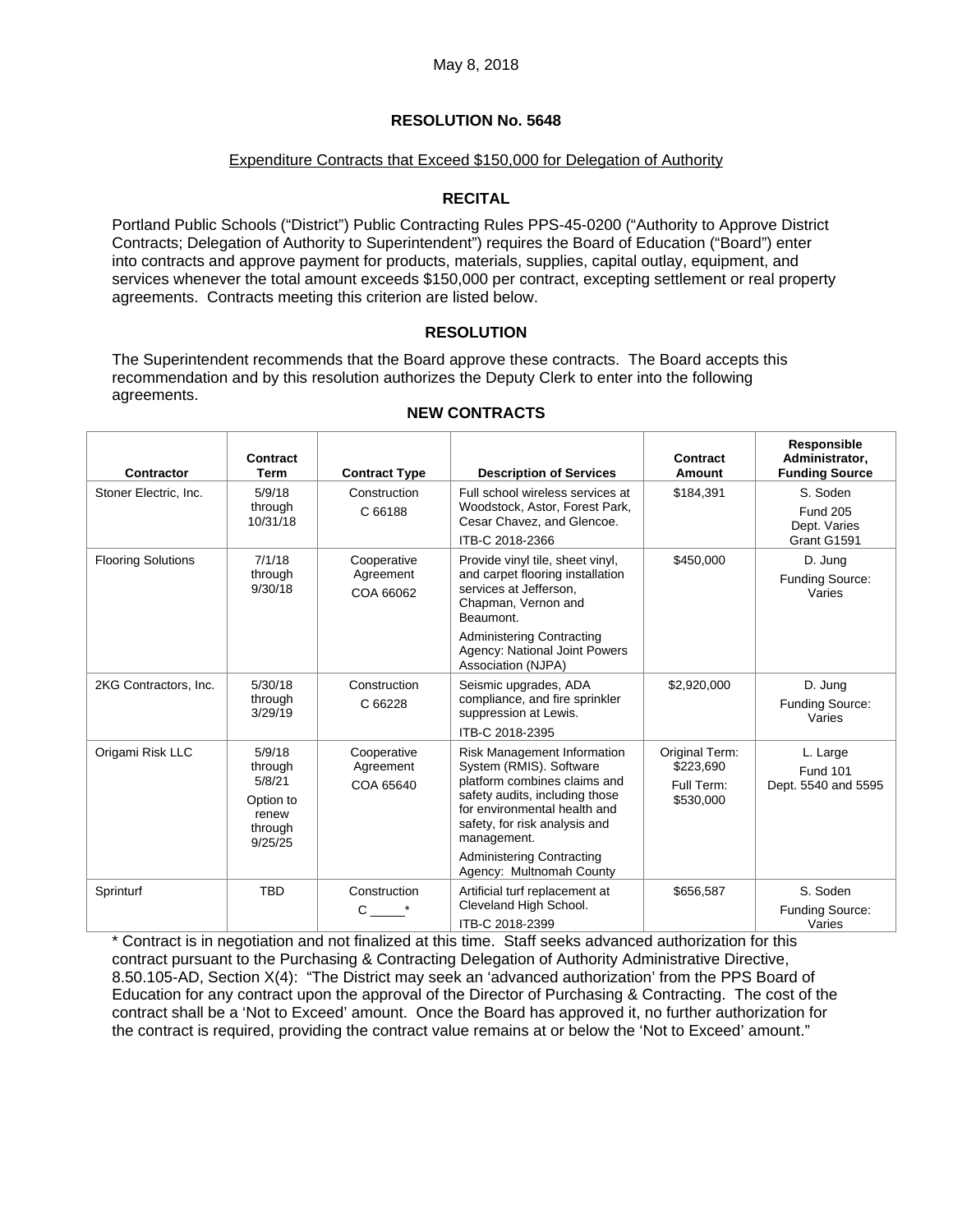May 8, 2018

# **NEW INTERGOVERNMENTAL AGREEMENTS ("IGAs")**

## No New IGAs

## **AMENDMENTS TO EXISTING CONTRACTS**

| Contractor                               | Contract<br><b>Amendment</b><br>Term | <b>Contract Type</b>                                                     | <b>Description of Services</b>                                                                                                                                                                  | Amendment<br>Amount.<br><b>Contract Total</b> | Responsible<br>Administrator,<br><b>Funding Source</b> |
|------------------------------------------|--------------------------------------|--------------------------------------------------------------------------|-------------------------------------------------------------------------------------------------------------------------------------------------------------------------------------------------|-----------------------------------------------|--------------------------------------------------------|
| <b>Rip City Management</b><br><b>LLC</b> | 6/3/18<br>through<br>6/6/18          | <b>Hotel Catering</b><br>Space Rental<br><b>HCS 62383</b><br>Amendment 1 | <b>Rental of Veterans Memorial</b><br>Coliseum for 2018 PPS High<br>School Graduations.<br><b>Approved Special Class</b><br>Procurements: Hotel, Catering,<br>Space Rentals<br>PPS-47-0288 (28) | \$56,400<br>\$175,600                         | Y. Curtis<br><b>Fund 101</b><br>Dept. 5404             |
| Ameresco, Inc.                           | 5/9/18<br>through<br>12/31/18        | <b>Energy Savings</b><br>Performance<br>EC 65505<br>Amendment 1          | <b>Energy Saving Performance</b><br>Project at Gray, Jackson,<br>Markham and Whitman.<br>RFP 06-10-102                                                                                          | \$2,108,762<br>\$2,181,482                    | S. Soden<br>Funding Source:<br>Varies                  |
| The Gunter Group                         | 5/9/18<br>through<br>6/30/18         | <b>Personal Services</b><br>PS 65849<br>Amendment 1                      | Interim support for Finance<br>Department and assistance<br>with organization and<br>leadership transition.<br><b>Direct Negotiation</b><br>PPS-46-0525                                         | \$100,238<br>\$249,238                        | S. Soden<br><b>Fund 101</b><br>Dept. 5520              |
| Two Ocean Partners,<br><b>LLC</b>        | 5/9/18<br>through<br>6/30/18         | <b>Personal Services</b><br>PS 65869<br>Amendment 2                      | Interim support for Finance<br>Department and assistance<br>with budget and treasury<br>functions.<br><b>Direct Negotiation</b><br>PPS-46-0525                                                  | \$122,280<br>\$271,280                        | S. Soden<br><b>Fund 101</b><br>Dept. 5520              |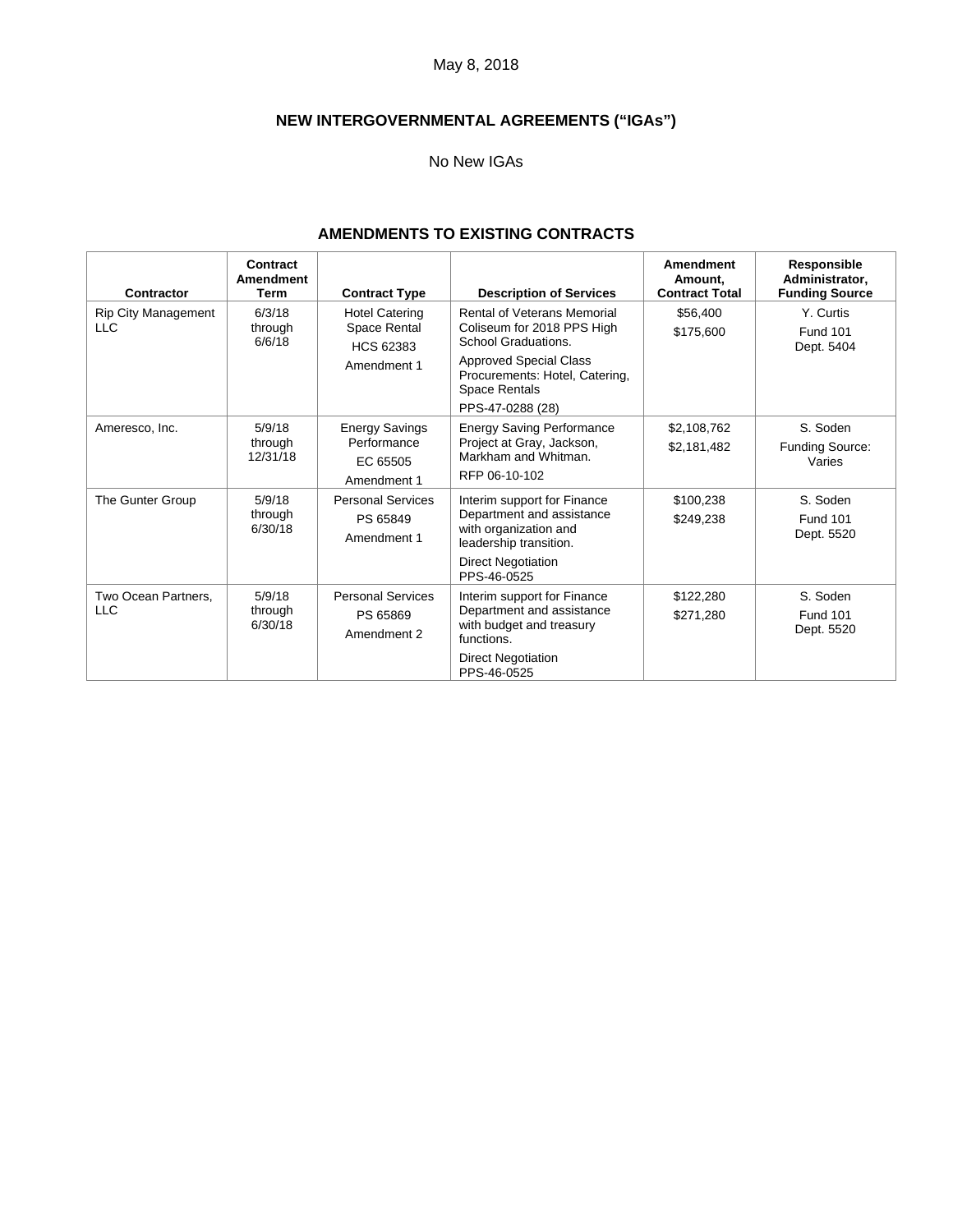May 8, 2018

## Other Matters Requiring Board Approval

The Superintendent RECOMMENDED adoption of the following items:

## Numbers 5649 through 5651

During the Committee of the Whole, Director Anthony moved and Director Esparza Brown seconded the motion to adopt Resolution 5649. The motion was put to a voice vote and passed unanimously (7-yes, 0 no), with Student Representative Tran voting yes, unofficial.

Director Bailey moved and Director Esparza Brown seconded the motion to adopt Resolution 5650 and 5651. The motion was put to a voice vote and passed unanimously (7-yes, 0-no), with Student Representative Tran voting yes, unofficial.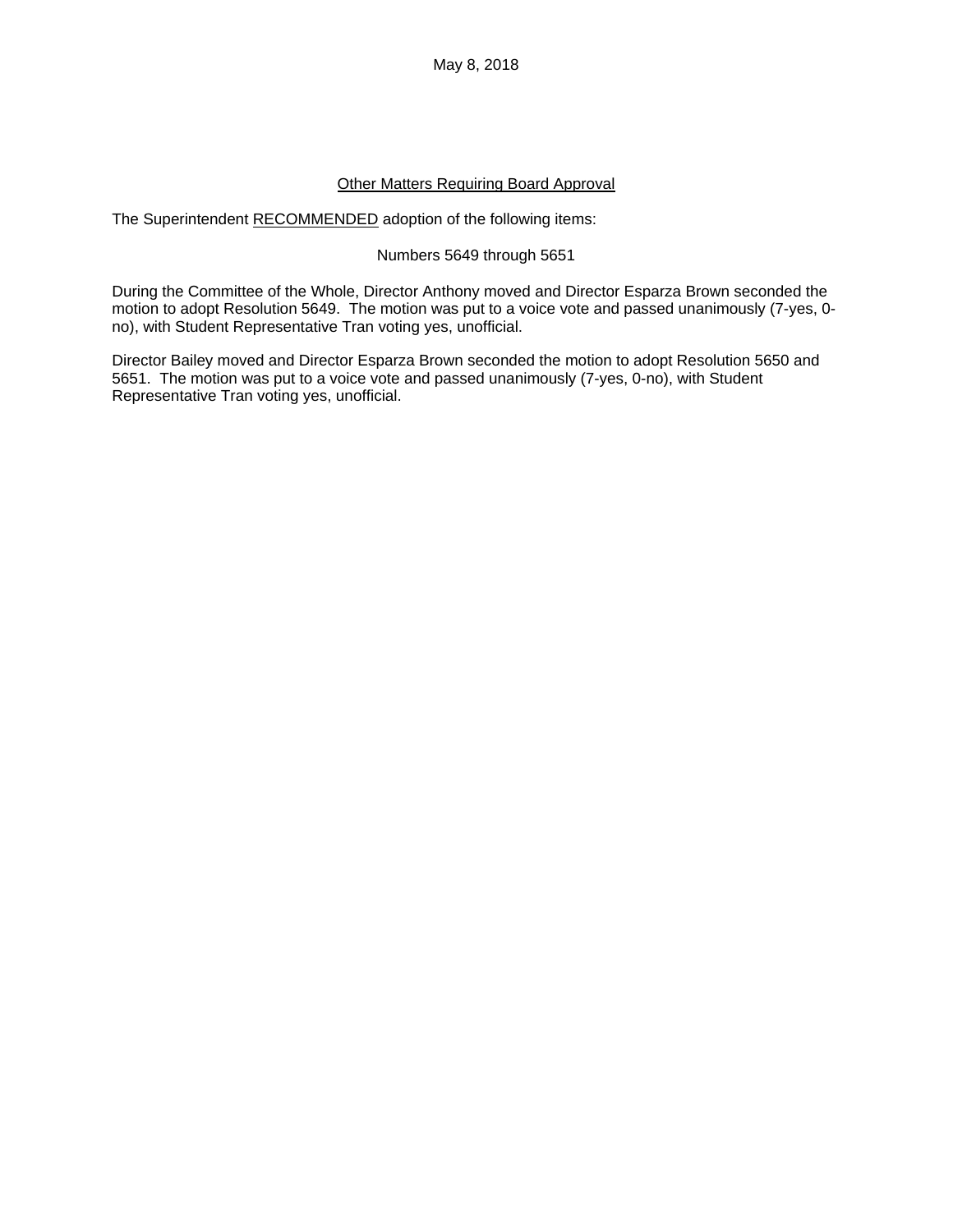## **RESOLUTION No. 5649**

#### Resolution in Response to Step 3 Complaint

## **RECITALS**

- A. The Board of Education has reviewed the Step 3 Complaint.
- B. The Complainants seek a change to the name of the Franklin High School nickname, "Quakers," asserting that the name "Quakers" is the name of an organized religion and, as such, is inappropriate, offensive, and unconstitutional.
- C. In response to the Complaint, the Superintendent submitted to the Board a request for review of the District's Naming School District Property Policy 2.20.010-P.
- D. The Board of Education conducted a comprehensive review of the Naming School District Property Policy 2.20.010-P, and made numerous changes to the policy including revised criteria for the naming of school district property, including schools, mascots, symbols and other images considered for representation of a school or district.
- E. The Board of Education had a first and second reading on the revised policy, a public comment period, and the Policy has been formerly adopted by the Board.
- F. The revised Policy says that names shall not be a person, location or character whose primary identification is of a religious nature or be a name of a religious group or members.
- G. When considering renaming, the renaming shall take into account the District's focus on eliminating systemic discrimination

#### **RESOLUTION**

The Board of Education has determined that the name "Quakers" as used by Franklin High School violates Policy 2.20.010-P, II(1)(b)(iii) because Quakers is a name of a religious group or its members. The Board directs the District staff to bring a process to determine a new nickname for Franklin High School to the Board of Education at its May 22nd meeting for review and approval. The revised administrative directive shall also be presented at that time. The renaming process shall be completed by June 30, 2019. The Board also has determined that the Complainants are exempt from the requirement of presenting a fiscal impact statement and proposed method of covering expense of name change pursuant to Policy 2.20.010-P, VII(4)(a).